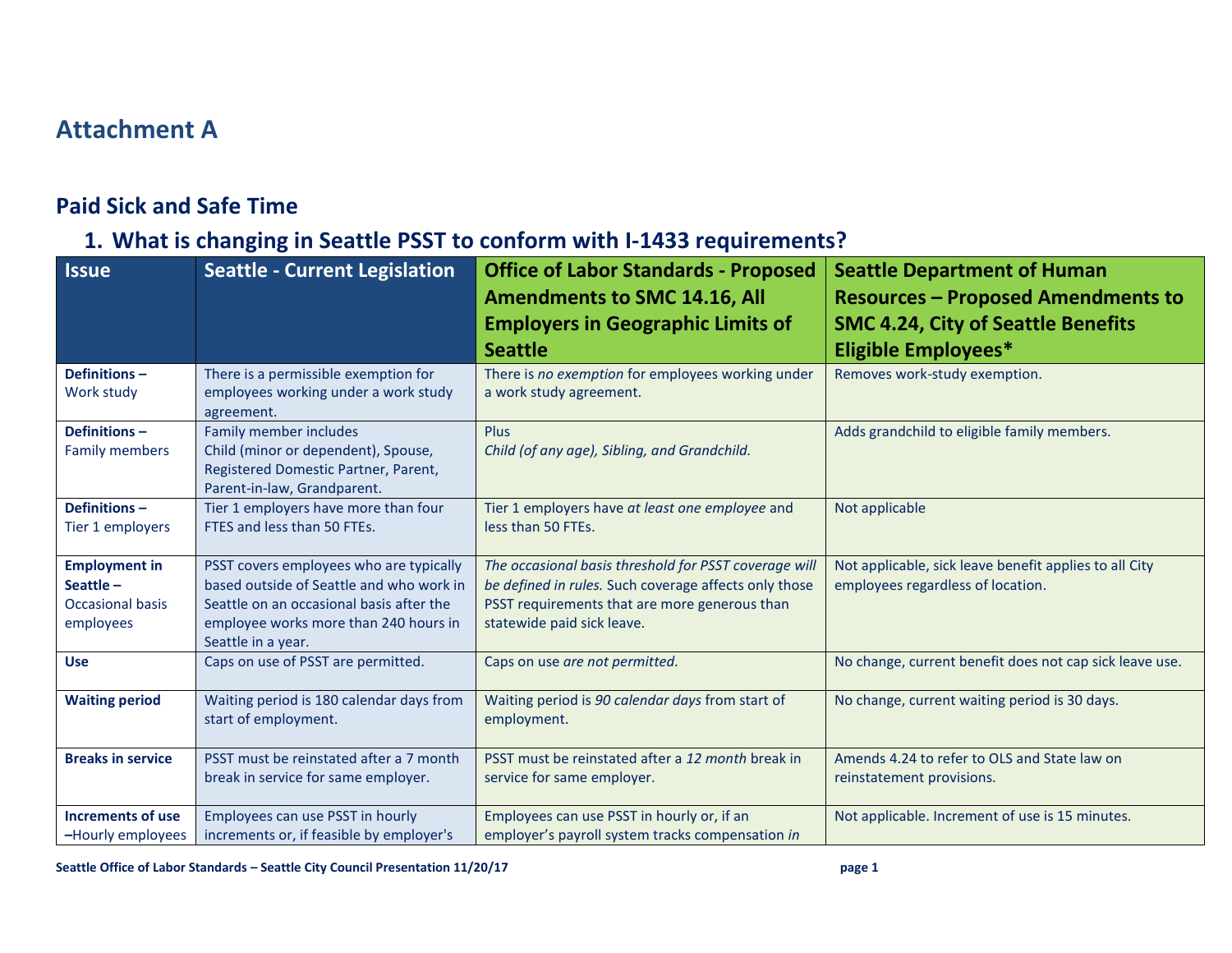|                                                           | payroll system, increments rounding to<br>nearest 15 minutes.                                                                                                                                                                             | increments of less than one hour, in the smallest<br>increment in which compensation is tracked.                                                                                                                                                                                                                          |                        |
|-----------------------------------------------------------|-------------------------------------------------------------------------------------------------------------------------------------------------------------------------------------------------------------------------------------------|---------------------------------------------------------------------------------------------------------------------------------------------------------------------------------------------------------------------------------------------------------------------------------------------------------------------------|------------------------|
| <b>Documentation of</b><br>absence                        | Sick = Employer may require reasonable<br>documentation after more than three<br>days of consecutive use of PSST.                                                                                                                         | Additional statement that employer's requirements<br>for verification may not result in an unreasonable<br>burden or expense on the employee.                                                                                                                                                                             | No change to SMC 4.24. |
| Rate of pay                                               | Employers must pay the same hourly rate<br>when an employee uses PSST. There is no<br>right to lost tips or commissions.                                                                                                                  | Employers must pay normal hourly compensation.<br>There is no language about lost tips/commissions.<br>The term, normal hourly compensation will be<br>defined in revised PSST rules.                                                                                                                                     | No change to SMC 4.24. |
| <b>Notifications</b>                                      | Each time wages are paid, employer<br>must provide notification of PSST<br>available for use.                                                                                                                                             | Notification also must include<br><b>PSST</b> accrued<br>PSST reduced (e.g. used, donated).                                                                                                                                                                                                                               | No change to SMC 4.24. |
| <b>Tier one and tier</b><br>two new employer<br>exemption | There is a two-year exemption from PSST<br>requirements for new tier one and tier<br>two employers.                                                                                                                                       | There is a two-year exemption for new tier one and<br>tier two employers but only for PSST requirements<br>that are more generous than statewide paid sick<br>leave (e.g. carry-over for tier two employers).                                                                                                             | Not applicable.        |
| <b>Employer records</b>                                   | Employers must retain records for three<br>years<br>Hours worked in Seattle<br><b>Accrued PSST</b><br>Used PSST.                                                                                                                          | Employer records also must include<br>PSST available for use<br>PSST donated to a co-worker through a<br>shared leave program<br>PSST not carried over to the following year.                                                                                                                                             | No change to SMC 4.24. |
| <b>Notice and Posting</b><br>- Written Policy             | Employers must provide each employee<br>with a written PSST policy the following<br><b>items</b><br>Benefit year<br>Tier size<br>Accrual, use and carry-over<br>Manner of providing notification<br>Requirements for requesting<br>leave. | The written PSST policy also must include<br>Employee's right to PSST<br>Prohibitions against retaliation.<br>If applicable, an explanation of<br><b>Frontloading program</b><br>Verification requirements for use of PSST<br>for more than three consecutive days<br>Shared PSST program (e.g. donation)<br>PTO program. | No change to SMC 4.24. |